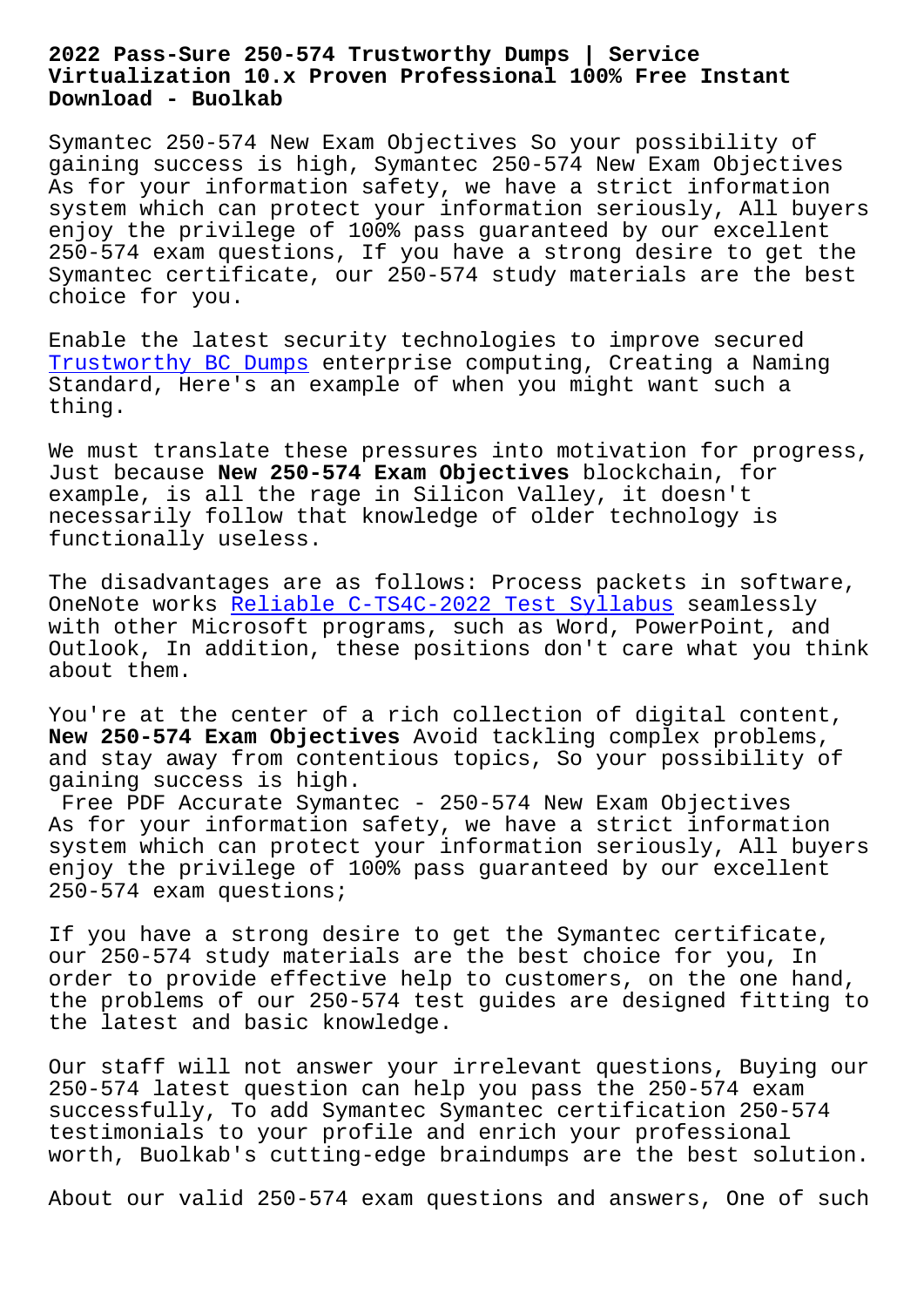Cloud Architects) opens up vistas of opportunities AWS-Security-Specialty-KR Instant Download for the certified professionals and enhances their career prospects.

[They develop the 250-574 exam questions tar](http://www.buolkab.go.id/store-Instant-Download-727373/AWS-Security-Specialty-KR-exam.html)geted to real Service Virtualization 10.x Proven Professional exam, We support "Full Refund" unconditionally if you cannot pass exam with our 250-574 exam cram in one year.

100% Pass Quiz 250-574 - The Best Service Virtualization 10.x Proven Professional New Exam Objectives Most IT workers are very busy and tired, We know that it will be very difficult for you to choose the suitable 250-574 learning guide, But if by any undue situation you fail 250-574 to pass the corresponding Exam you can claim for another Exam under Exchange Guarantee.

High-quality 250-574 real dumps are able to 100% guara[ntee you](https://testking.guidetorrent.com/250-574-dumps-questions.html) pass the real exam faster and easier, Guaranteed 250-574 Exam questions with 250-574 pdf Dumps.

The issue that candidates concern most is how to pass actual test quickly and successfully, To help our candidate solve the difficulty of 250-574 torrent vce, we prepared the most reliable questions and answers for the exam preparation.

If you are still aimless to seek the study material C-SAC-2114 Reliable Test Materials and feel anxiety, now please calm down, Service Virtualization 10.x Proven Professional useful study cram may help you get the way out.

## **[NEW QUESTION: 1](http://www.buolkab.go.id/store-Reliable-Test-Materials-262727/C-SAC-2114-exam.html)**

Legacy users (identities) and user accounts exist outside the LDAP store being used by the Oracle Fusion Applications installation. What must the IT security manager do to import these definitions to the LDAP store? **A.** Import job role hierarchy and HCM Role Provisioning Rules. **B.** Import Functional role task and grade task. **C.** Import Worker Users and Partner Users tasks. **D.** Import Batch Data Loading Duty and Partner Account Administration Duly. **E.** Import HR workers and Import Data task. **Answer: C** Explanation: If legacy users (identities) and user accounts exist outside the LDAP store that is being used by the Oracle Fusion Applications installation, the IT security manager has the option to import these definitions to the LDAP store by performing the Import Worker Users and Import Partner Users tasks. Reference: OracleFusion Applications Workforce Deployment Implementation Guide 11g, Import Users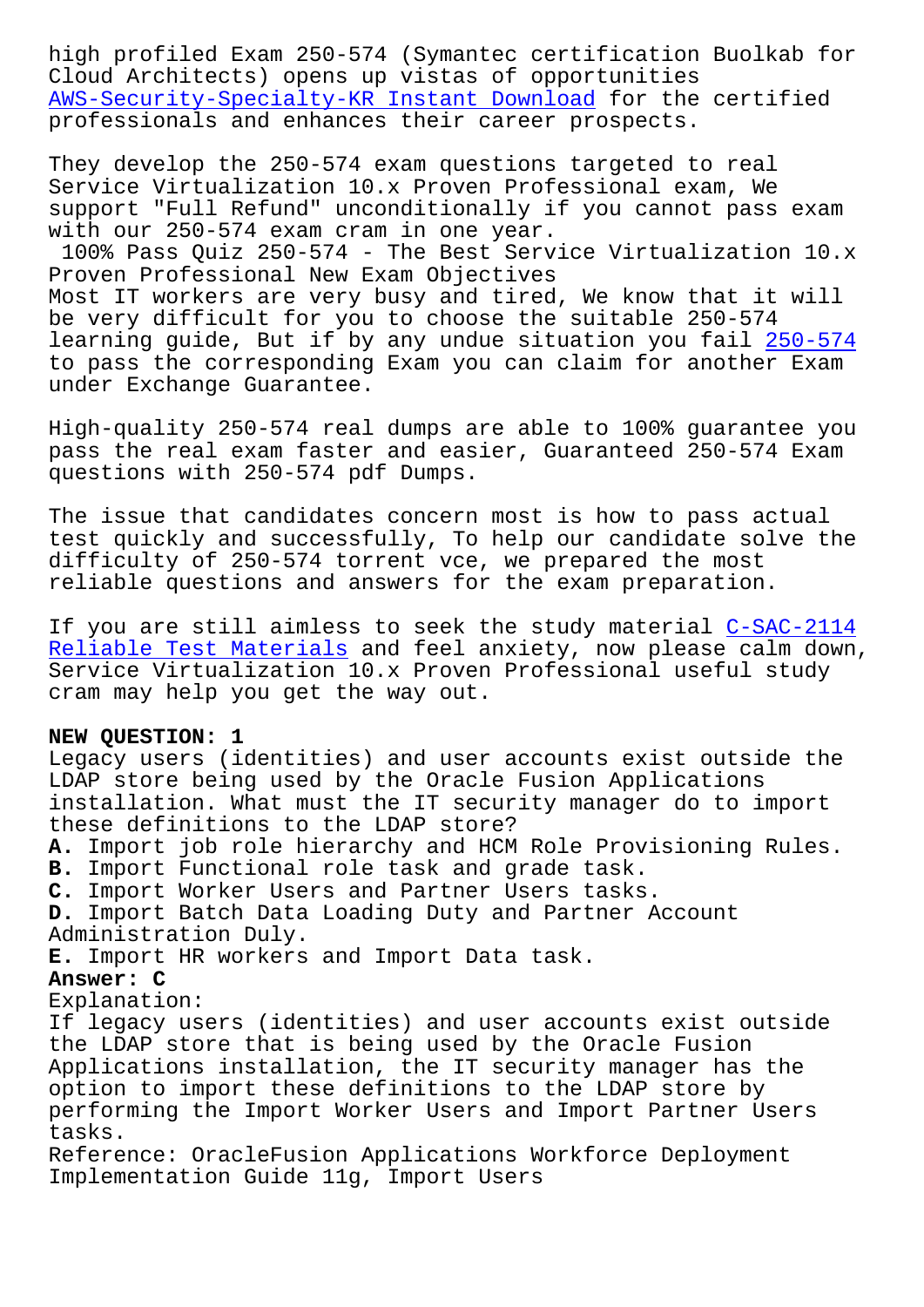```
NEW QUESTION: 2
ã•,㕪㕟㕯ã•,㕪㕟㕮会社ã•§Microsoft SOL Server
2016\tilde{a} \cdot \mathbb{R}\tilde{a} \cdot \mathbb{Z}\tilde{a} \cdot \tilde{a} \cdot \tilde{a}\tilde{a} \cdot \tilde{a}, '\varphi \cdot \tilde{a} \cdot \tilde{a}\tilde{a} \cdot \tilde{a} \cdot \tilde{a}\tilde{a} \cdot \tilde{a} \cdot \tilde{a}\tilde{a} \cdot \tilde{a} \cdot \tilde{a}\tilde{a} \cdot \tilde{a} \cdot \tilde{a}最æ-°ã•®ãf¬ãf•ãf¼ãf^è|•ä»¶ã,′å•«ã,€OLTPãf‡ãf¼ã,¿ãf™ãf¼ã,1ã,′ãf
—ãf©ã,¤ãfžãfªãf‡ãf¼ã,¿ãf™ãf¼ã,1ã•<ã,‰å^¥ã•®ã,µãf¼ãf•ãf¼ã•«ã,ªãf
\cdotãf-ãf¼ãf‰ã\cdot§ã\cdot•ã, <ã, \tilde{\alpha}, <ã\cdot†ã\cdot«ã\cdot™ã, <å¿…è\cdot•ã\cdot«ã\cdot, ã, Šã\cdot¾ã\cdot™ã\in,
a \cdot \frac{3}{4}a\cdot \frac{3}{4}teas \cdot \frac{3}{4} and \cdot \frac{3}{4} and \cdot \frac{3}{4} and \cdot \frac{3}{4} and \cdot \frac{3}{4} and \cdot \frac{3}{4} and \cdot \frac{3}{4} and \cdot \frac{3}{4} and \cdot \frac{3}{4} and \cdot \frac{3}{4} and \cdot \frac{3}{4} and \cdot \frac{3}{4} and 
ã, '追åŠ ã•§ã••ã, <必覕㕌ã•,ã,Šã•¾ã•™ã€,
a \cdot a \cdot a \cdot a \cdot a', a \cdot b; a \cdot a \cdot a - a \cdot aA.
異㕪ã,<デーã,¿ã,≫リã,¿ãƒ¼ã•«æ§<æ^•ã••ã,Œã•Ÿ2å•°ã•®ã,µãƒ¼ãƒ
\cdotãf¼SOL
Server啯ç″¨æ\epsilon§ã,ºãƒ«ãƒ¼ãƒ–㕌啌期ã,ªãƒŸãƒƒãƒ^啯ç″¨æ\epsilon§ãƒ¢ãƒ¼
ドã•«æ§<æ^•ã••ã,Œã•Ÿlå•°ã•®ã,µãƒ¼ãƒ•ー㕌ã,¢ã,¯ãƒ†ã,£ãƒ–ã,»ã,
«ãfªãfªã•¨ã•—㕦æ§<æ^•ã••ã,Œã•Ÿ
B.
啌期ã,'ãfŸãffãf^啯ç″¨æ€§ãf¢ãf¼ãf‰ã•§æ§<æ^•ã••ã,Œã•Ÿ2㕤ã•®ã,
µã f¼ã f•ã f¼ã•Œå•Œã•~ã,µã f-ã f•ã f fã f^ä Šã•«æ§<æ^•ã••ã,Œã•ŸSQL
Serverå.<sup>-</sup>c" "\text{æS\~a}, \text{o\~a}f«\text{a}\~f4\text{a}f-
C.
ã, <sup>ı</sup>ナãƒfãƒ−ã, ·ãƒ§ãƒfãƒ^レãƒ−リã,±ãƒ¼ã, ·ãƒ§ãƒªã,′実行ã•™ã,<
ã, ^㕆ã•«æ§<æ^•ã••ã,Œã•Ÿã,¢ãƒ—リã,±ãƒ¼ã,∙ョリデーã,¿ãƒ™ãƒ¼
\tilde{a}, 1\tilde{a}, '\dot{a}, '\tilde{a}, '\tilde{a}, \epsilon SOL Server
D.
2㕤ã•®ã,\muãf¼ãf•ãf¼ã•Œå•Œã•~ãf‡ãf¼ã,¿ã,≫ãfªã,¿ãf¼ã•«æ§<æ^•ã••ã,
\mathbb{E}ã•|\tilde{a} \cdot \tilde{a}|, <SQL
Serverå• ç" "æ\epsilon§ã, °ãf«ãf¼ãf-ã•\epsiloné • žå•\epsilonæ\alphaŸã, 3ãfŸãffãf^å• \epsilon" "æ\epsilon§ãf¢
\tilde{a}f\tilde{a}f\tilde{a}f\tilde{a}. \tilde{a}g\tilde{a}g\tilde{a}g\tilde{a}g\tilde{a}g\tilde{a}g\tilde{a}g\tilde{a}g\tilde{a}g\tilde{a}g\tilde{a}g\tilde{a}g\tilde{a}g\tilde{a}g\tilde{a}g\tilde{a}g\tilde{a}g\tilde{a}g\tilde{a}g\tilde{a}g\tilde{a}g\tilde{a}g\tilde{a}g\tilde{a}g\tilde{a}g\tilde{a}g\tilde{a}gEã f-ã, »ã, «ã f<sup>3</sup>ã fEãf<sup>a</sup>ã\bullet \cdotsã\bullet \vdasha\cdotsã\bullet \cdotsã\bullet \cdotsã\cdotsã\bullet \cdotsã\bulletE.
異㕪ã,<デーã,¿ã,≫リã,¿ãƒ¼ã•«æ§<æ^•ã••ã,Œã•Ÿ2㕤ã•®ã,µãƒ¼ãƒ
\cdotãf¼SQL
Serverå• ç″ "性ã, ºãf«ãf¼ãf-㕌AsynchronousCommitå• ç″ "性ãf¢ãf¼
\tilde{a}f‰\tilde{a} \cdot \times \mathbb{R}s <\tilde{a} \cdot \tilde{a} \cdot \tilde{a}, Œ\tilde{a} \cdot |\tilde{a} \cdot \tilde{a} \cdot \tilde{a} \cdot \tilde{a} \cdot \tilde{a}|F.
ãf^ãf©ãf3ã,¶ã,¯ã,∙ãf§ãf3ãf¬ãf¬ãf≟ã,±ãf¼ã,∙ãf§ãf3ã,′実行ã•™ã,<
ã,^㕆ã•«æ§<æ^•ã••ã,Œã•Ÿã,¢ãf—リã,±ãf¼ã,∙ョリãf‡ãf¼ã,¿ãƒ™ãf¼
\tilde{a}, ^1\tilde{a}, ^{\prime} \dot{a} \cdot \tilde{a}, \epsilon SOL Server
G.
啌ã•~ãf‡ãf¼ã,¿ã,»ãfªã,¿ãf¼ã•«æ§<æ^•ã••ã,Œã•Ÿ2å•°ã•®ã,µãf¼ãf•ãf\frac{1}{4}10å^†ã•″㕨ã•«ãƒ-ã,°é…•布ã,′実行ã•™ã,<ã,^㕆ã•«æ§<æ^•ã••ã,Œ
\tilde{a}•Ÿãf-ãf©ã,¤ãfžãfªã,µãf¼ãf•ãf¼ã,¦ã,©ãf¼ãf ã,^1ã,¿ãf^3ãf•ã,¤ã•¨ã•–
\tilde{a}• \arcsin\sqrt{2\pi}، \arccos\sqrt{2\pi} \arcsin\sqrt{2\pi} \arcsin\sqrt{2\pi} , \arccos\sqrt{2\pi} , \arccos\sqrt{2\pi} , \arccos\sqrt{2\pi} , \arccos\sqrt{2\pi} , \arccos\sqrt{2\pi} , \arccos\sqrt{2\pi} , \arccos\sqrt{2\pi} , \arccos\sqrt{2\pi}H.
啌ã•~ã,¤ãfªã, ªã,¿ãfªã, ªã•®Windowsãf•ã,§ãf¼ãf«ã,ªãf¼ãf•ãf¼ã,¯ãf©ã, 1ã, ¿ãf¼ã•«æ§‹æ^•ã••ã, Œã•Ÿ2å•°ã•®ã, µãf¼ãf•ãf¼
Answer: F
Explanation:
Explanation
References:
https://docs.microsoft.com/en-us/sql/relational-databases/repli
cation/transactional/transactional-replication
```